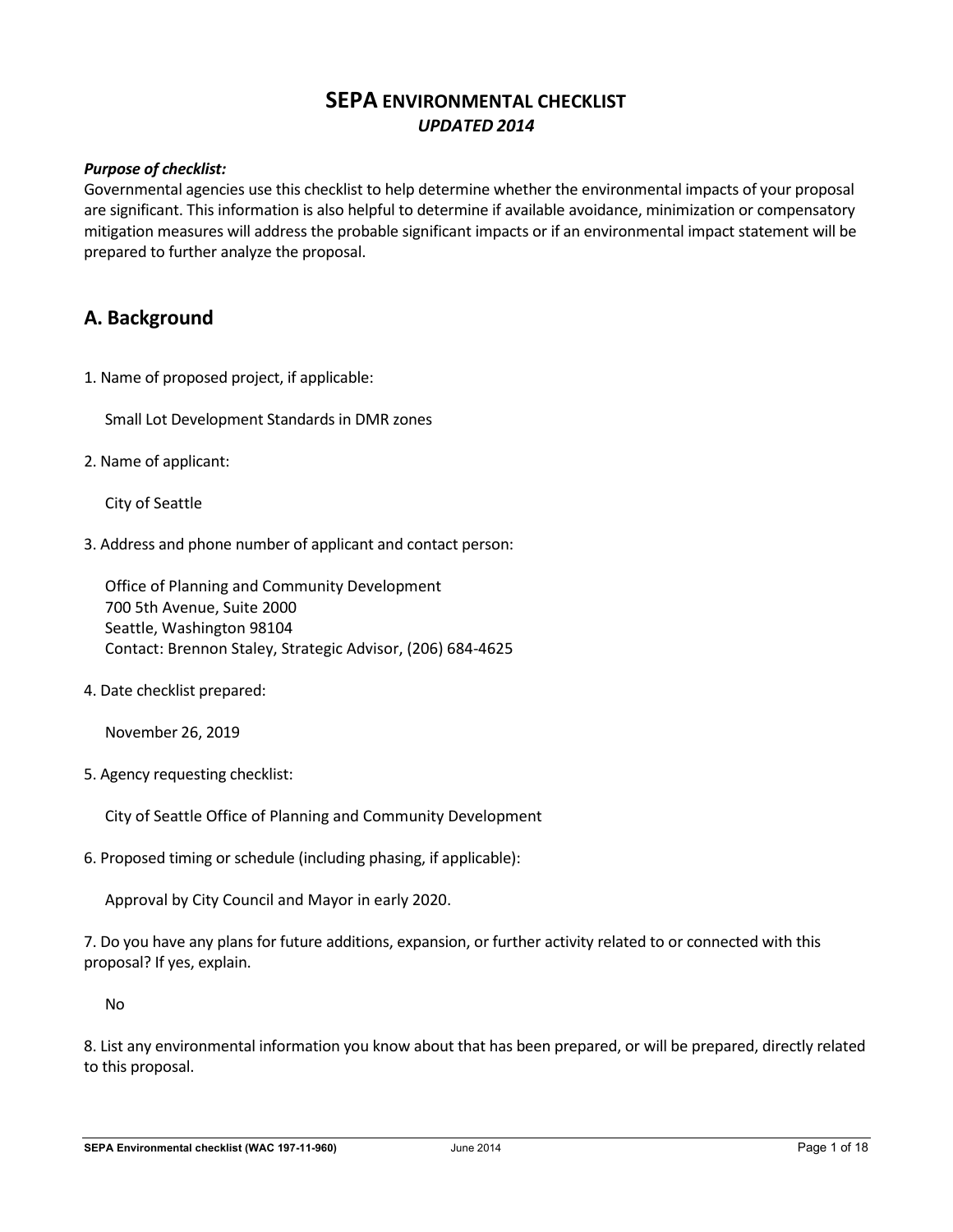In addition to the SEPA determination that will be prepared for this proposal, the following documents were prepared that are related to this proposal:

- Downtown Height and Density Draft Environmental Impact Statement, November 2003
- Downtown Height and Density Final Environmental Impact Statement, January 2005
- Mandatory Housing Affordability Transportation Study: Downtown and South Lake Union, April 2016, Fehr & Peers
- Mandatory Housing Affordability Environmental Checklist, May 2016
- City of Seattle Comprehensive Plan Update Environmental Impact Statement, May 2016

9. Do you know whether applications are pending for governmental approvals of other proposals directly affecting the property covered by your proposal? If yes, explain.

A number of pending development proposals are located in the DMR zones.

10. List any government approvals or permits that will be needed for your proposal, if known.

Approval of an ordinance by Seattle City Council.

11. Give brief, complete description of your proposal, including the proposed uses and the size of the project and site. There are several questions later in this checklist that ask you to describe certain aspects of your proposal. You do not need to repeat those answers on this page. (Lead agencies may modify this form to include additional specific information on project description.)

This is a non-project proposal. The legislation would address issues relating to construction on small lots in DMR zones located in Belltown. Currently, lot coverage and setback requirements in these zones require complex building forms with floor plates that gradually decrease in size at various heights. While construction is already challenging on small lots, these standards are particularly challenging because they result in complicated construction, challenging floor layouts, and small upper-story floor plates. Advancements in modular and panelized construction are making small lot development more feasible; however, these types of construction require more consistent floor plates to be feasible. The goal of this legislation would be to implement zoning standards that are more appropriate for small lots in order to increase the supply of market-rate and rent-restricted housing.

#### **MINIMUM REQUIREMENTS**

Projects meeting the following standards would be allowed to meet a different set of development standards:

- The site is located in a DMR/C 145/75, DMR/R 145/65, DMR/C 280/125, or DMR/R 280/65 zone.
- The site is less than 14,500 square feet in size.
- At least 75% of gross floor area in residential use.

The proposal could also include a requirement that at least 4% of residential units are affordable to households making 60% of AMI for a minimum period of 75 years. Affordable housing provided to meet the requirements of Mandatory Housing Affordability or Multi-Family Tax Exemption may count toward meeting this requirement.

#### **ALTERNATIVE STANDARDS**

Projects meeting the minimum standards would be allowed to use the following alternative standards in order to provide more appropriate massing for smaller lots.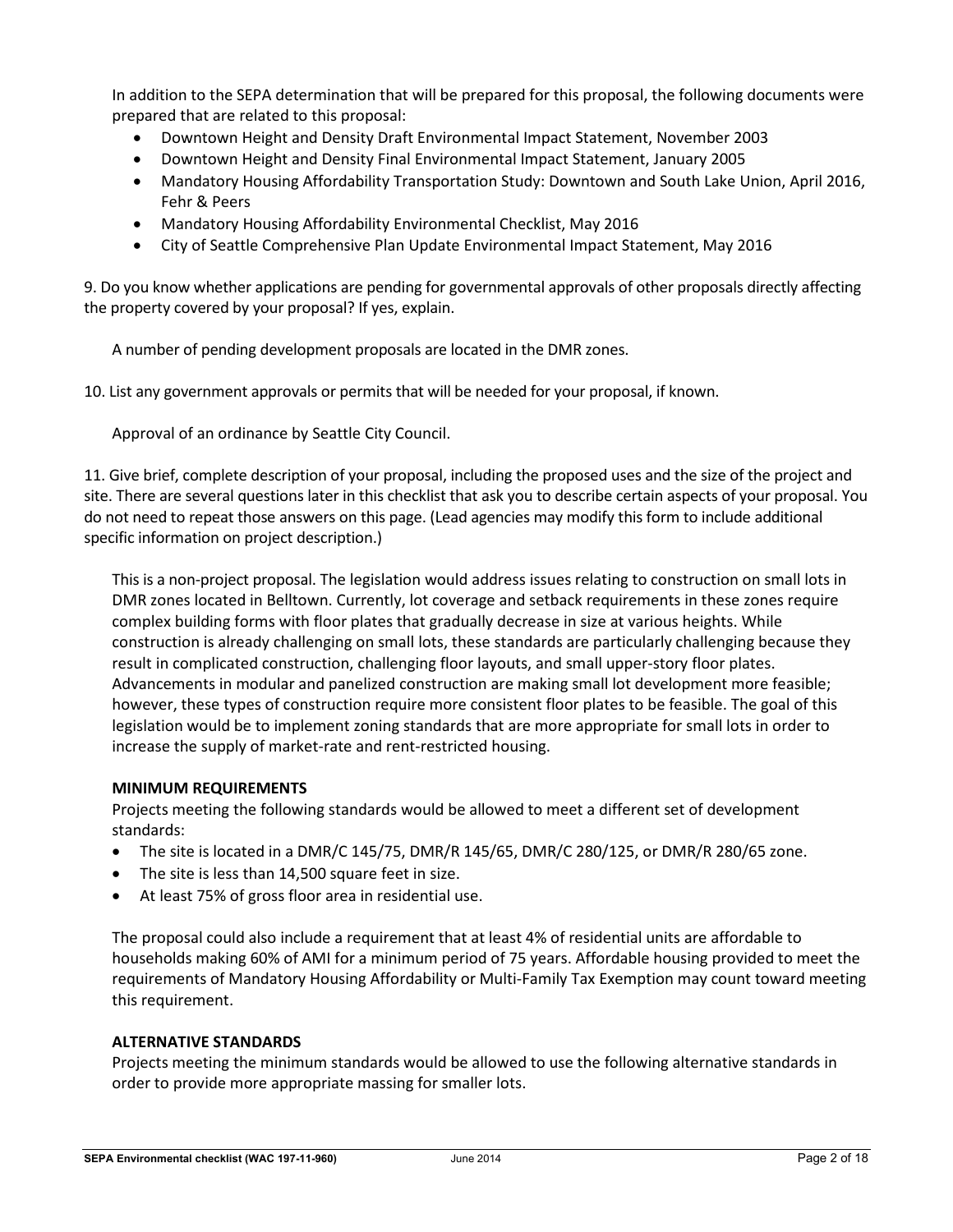# **Coverage Limits**

Currently, on lots less than 19,000 square feet in DMR zones, the first 65 feet in height have no coverage limit, floors between 65 feet and 85 feet have a maximum coverage limit of 75%, and floors above 85 feet and have a coverage limit of 65%. We are proposing to allow the following alternative:

- For lots 8,000 square feet or less, development would have to meet one of the following:
	- $\circ$  the first 25 feet in height would have no coverage limit and all floors above 25 feet in height would have a maximum coverage limit of 80%; or
	- $\circ$  the first 25 feet in height would have no coverage limit and all floors above 25 feet in height would have a maximum coverage limit of 85%, but the development could not exceed 135 feet, excluding rooftop features and any additional height granted by the Living Building Pilot program.
- For lots 14,500 square feet or less but greater than 8,000 square feet, the first 45 feet would have no coverage limit and all floors above 45 feet would have a maximum coverage limit of 75%.

# **Building Width and Depth**

Currently, lots less than 19,000 square feet in DMR zones have a maximum width and depth limit of 90 feet on avenues and 120 feet on east/west streets for portions of a structure above 65 feet in height. We are proposing to allow a maximum width and depth limit of 100 feet on avenues and 120 feet on east/west streets for portions of a structure above 45 feet in height.

## **Green Street Setbacks**

Development on green streets in DMR zones is required to be setback 10 feet from the green street property line between 65 and 85 feet in height, plus an additional foot of setback for each 5 feet above 85 feet. However, buildings frequently get departures from the stepped setback through design review as it results in a strange shape. Variable upper-level setbacks are challenging on small lots because they result in many floor plate changes. This type of development standard is particularly challenging for modular or panelized construction where standard unit sizes would result in the removal of full units on upper stories. The proposed alternative is to require no setback for the first 25 feet and a setback of 10 feet for the remainder of the building. This alternative would only be allowed on the north side of a green street without view corridor requirements to ensure it does not substantially reduce the amount of light accessing the street.

12. Location of the proposal. Give sufficient information for a person to understand the precise location of your proposed project, including a street address, if any, and section, township, and range, if known. If a proposal would occur over a range of area, provide the range or boundaries of the site(s). Provide a legal description, site plan, vicinity map, and topographic map, if reasonably available. While you should submit any plans required by the agency, you are not required to duplicate maps or detailed plans submitted with any permit applications related to this checklist.

This ordinance would affect DMR/C 145/75, DMR/R 145/65, DMR/C 280/125, and DMR/R 280/65 zones located in the Downtown Urban Center.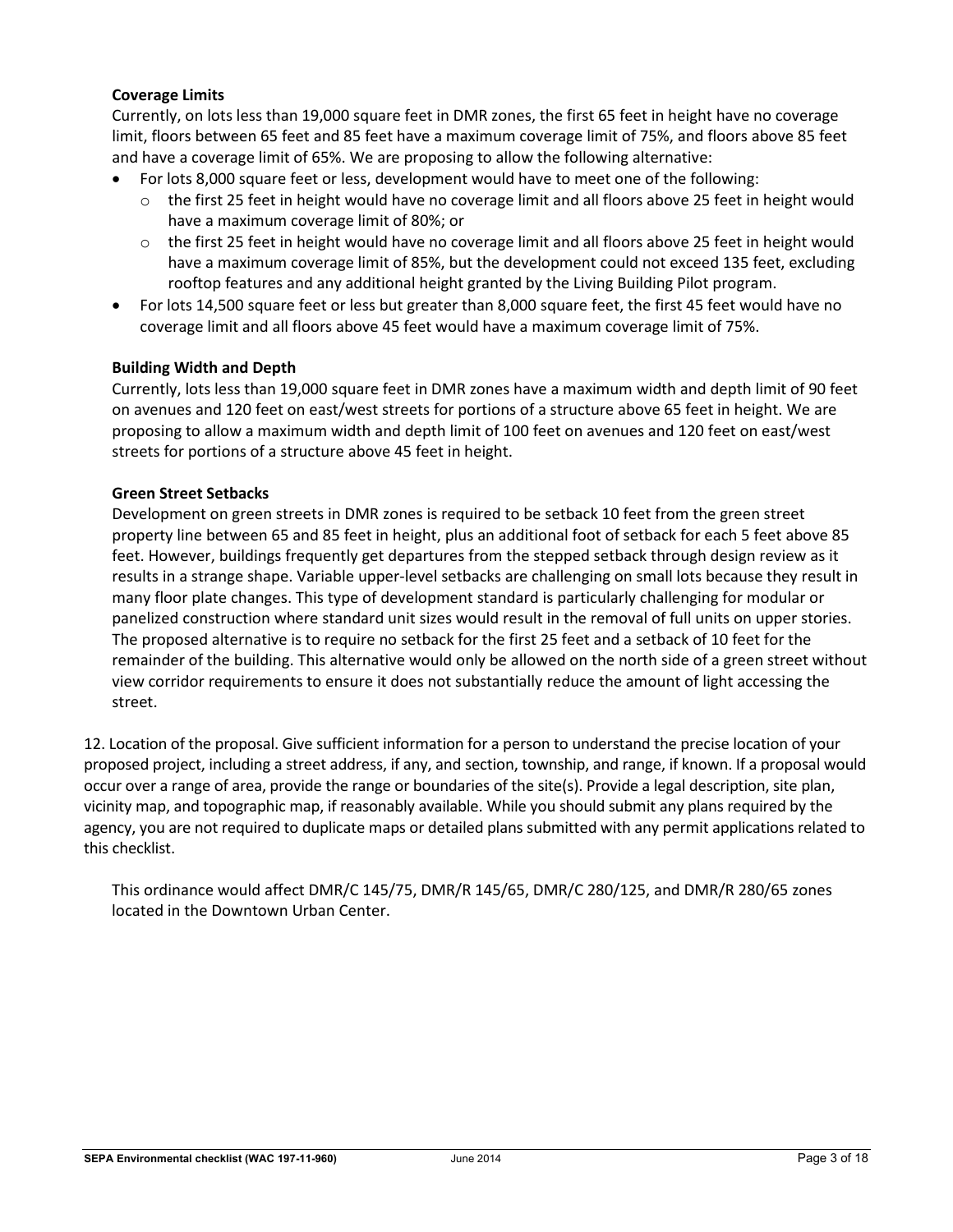# **B. ENVIRONMENTAL ELEMENTS**

## **1. Earth**

- a. General description of the site (circle one): Flat, rolling, hilly, steep slopes, mountainous, other  $\Box$
- b. What is the steepest slope on the site (approximate percent slope)?
- c. What general types of soils are found on the site (for example, clay, sand, gravel, peat, muck)? If you know the classification of agricultural soils, specify them and note any agricultural land of longterm commercial significance and whether the proposal results in removing any of these soils.
- d. Are there surface indications or history of unstable soils in the immediate vicinity? If so, describe.
- e. Describe the purpose, type, total area, and approximate quantities and total affected area of any filling, excavation, and grading proposed. Indicate source of fill.
- f. Could erosion occur as a result of clearing, construction, or use? If so, generally describe.
- g. About what percent of the site will be covered with impervious surfaces after project construction (for example, asphalt or buildings)?
- h. Proposed measures to reduce or control erosion, or other impacts to the earth, if any:

Not applicable. This is a non-project action. There is no specific site or project location. No construction is proposed. The affected area contains a diversity of slopes, soils, and fills consistent with urbanized areas.

Compliance with existing city ordinances to reduce or control erosion is required.

#### **2. Air**

- a. What types of emissions to the air would result from the proposal during construction, operation, and maintenance when the project is completed? If any, generally describe and give approximate quantities if known.
- b. Are there any off-site sources of emissions or odor that may affect your proposal? If so, generally describe.
- c. Proposed measures to reduce or control emissions or other impacts to air, if any:

Not applicable. This is a non-project action. There is no specific site or project location. No construction is proposed. The proposal could encourage future residential or mixed-use development which might result in emissions generally consistent with construction, operation, and maintenance in urban areas.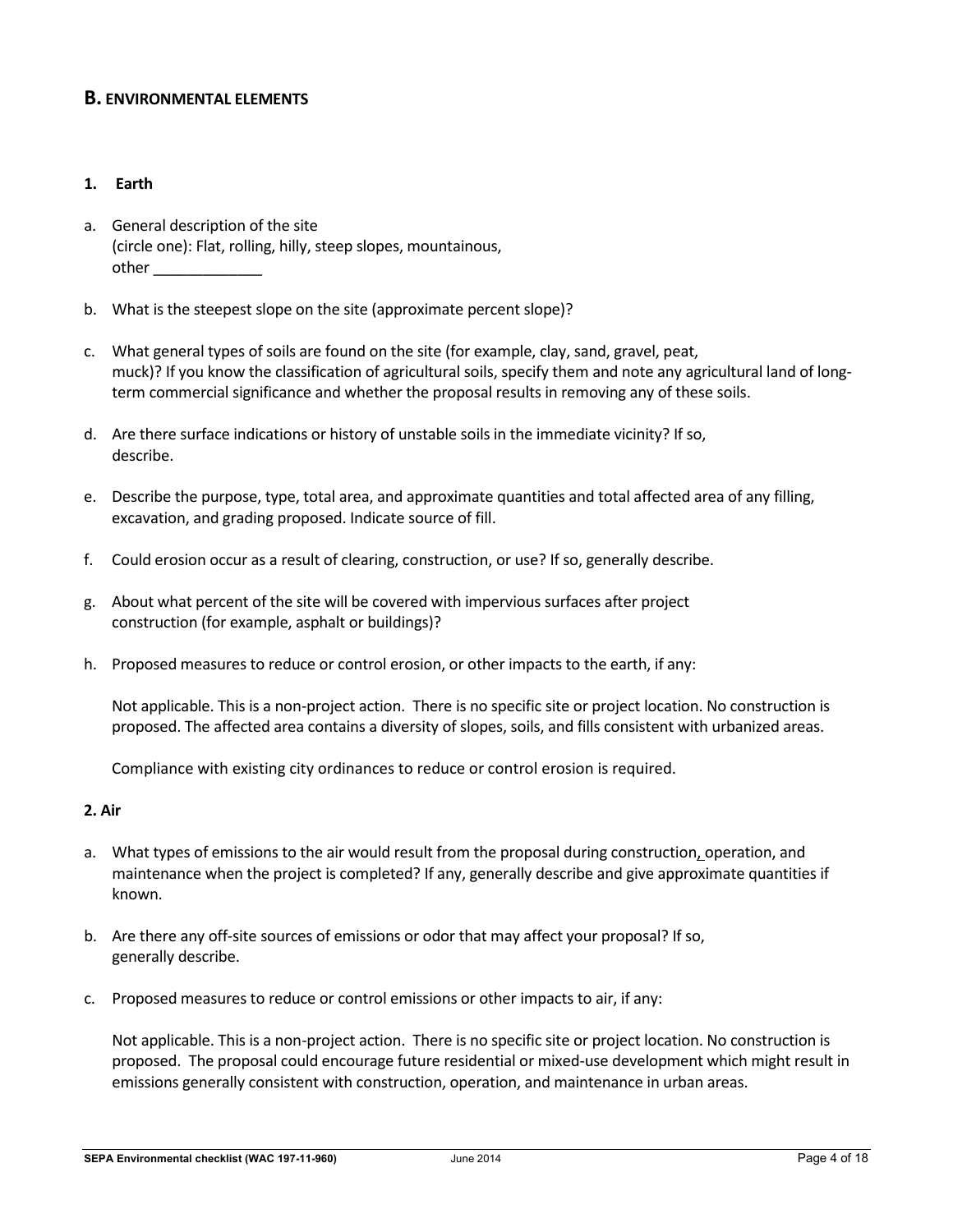Compliance with existing city ordinances to reduce or control emissions and other impacts to air is required.

# 3. **Water**

- a. Surface Water:
	- 1) Is there any surface water body on or in the immediate vicinity of the site (including year-round and seasonal streams, saltwater, lakes, ponds, wetlands)? If yes, describe type and provide names. If appropriate, state what stream or river it flows into.
	- 2) Will the project require any work over, in, or adjacent to (within 200 feet) the described waters? If yes, please describe and attach available plans.
	- 3) Estimate the amount of fill and dredge material that would be placed in or removed from surface water or wetlands and indicate the area of the site that would be affected. Indicate the source of fill material.
	- 4) Will the proposal require surface water withdrawals or diversions? Give general description, purpose, and approximate quantities if known.
	- 5) Does the proposal lie within a 100-year floodplain? If so, note location on the site plan.
	- 6) Does the proposal involve any discharges of waste materials to surface waters? If so, describe the type of waste and anticipated volume of discharge.

Not applicable. This is a non-project action. There is no specific site or project location. No construction is proposed. The affected area does not contain any year-round surface water bodies, but is located near Puget Sound.

# b. Ground Water:

- 1) Will groundwater be withdrawn from a well for drinking water or other purposes? If so, give a general description of the well, proposed uses and approximate quantities withdrawn from the well. Will water be discharged to groundwater? Give general description, purpose, and approximate quantities if known.
- 2) Describe waste material that will be discharged into the ground from septic tanks or other sources, if any (for example: Domestic sewage; industrial, containing the following chemicals. . . ; agricultural; etc.). Describe the general size of the system, the number of such systems, the number of houses to be served (if applicable), or the number of animals or humans the system(s) are expected to serve.

Not applicable. This is a non-project action. There is no specific site or project location. No construction is proposed. The proposal could encourage future residential or mixed-use development which might result in one-time or ongoing ground water withdrawals generally consistent with construction, operation, and maintenance in urban areas.

c. Water runoff (including stormwater):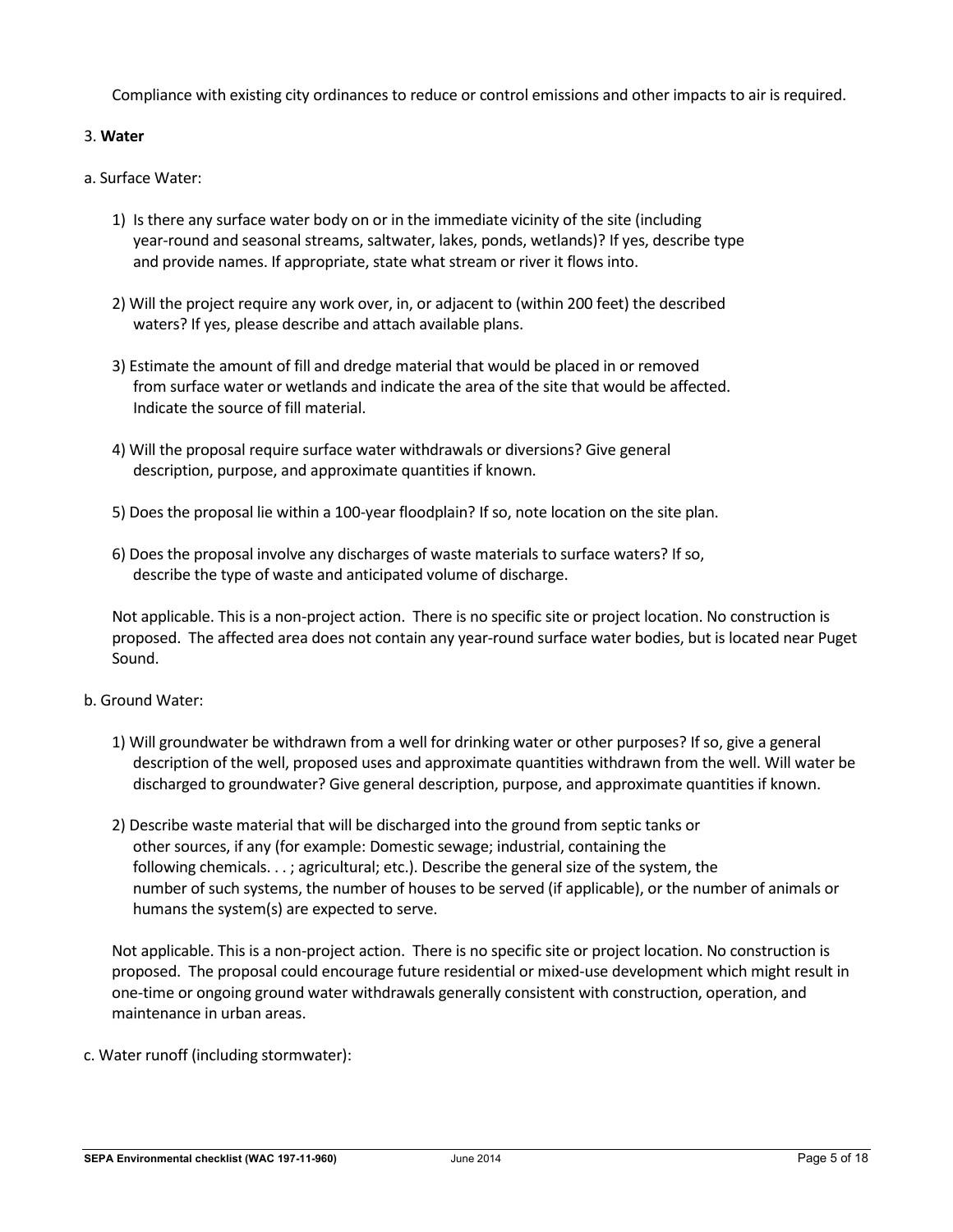- 1) Describe the source of runoff (including storm water) and method of collection and disposal, if any (include quantities, if known). Where will this water flow? Will this water flow into other waters? If so, describe.
- 2) Could waste materials enter ground or surface waters? If so, generally describe.
- 3) Does the proposal alter or otherwise affect drainage patterns in the vicinity of the site? If so, describe.

Not applicable. This is a non-project action. There is no specific site or project location. No construction is proposed. The proposal could encourage future residential or mixed-use development which might result in water runoff generally consistent with construction, operation, and maintenance in urban areas.

d. Proposed measures to reduce or control surface, ground, and runoff water, and drainage pattern impacts, if any:

Compliance with existing city ordinances to reduce or control surface, ground, or runoff water impacts is required.

# 4. **Plants**

- a. Check the types of vegetation found on the site:
	- \_\_\_\_deciduous tree: alder, maple, aspen, other
	- \_\_\_\_evergreen tree: fir, cedar, pine, other
	- \_\_\_\_shrubs
	- \_\_\_\_grass
	- \_\_\_\_pasture
	- \_\_\_\_crop or grain
	- \_\_\_\_ Orchards, vineyards or other permanent crops.
	- wet soil plants: cattail, buttercup, bullrush, skunk cabbage, other
	- water plants: water lily, eelgrass, milfoil, other
	- \_\_\_\_other types of vegetation
- b. What kind and amount of vegetation will be removed or altered?
- c. List threatened and endangered species known to be on or near the site.
- d. Proposed landscaping, use of native plants, or other measures to preserve or enhance vegetation on the site, if any:
- e. List all noxious weeds and invasive species known to be on or near the site.

Not applicable. This is a non-project action. There is no specific site or project location. No construction is proposed. A variety of vegetation can be found within the affected areas.

# 5. **Animals**

a. List any birds and other animals which have been observed on or near the site or are known to be on or near the site. Examples include: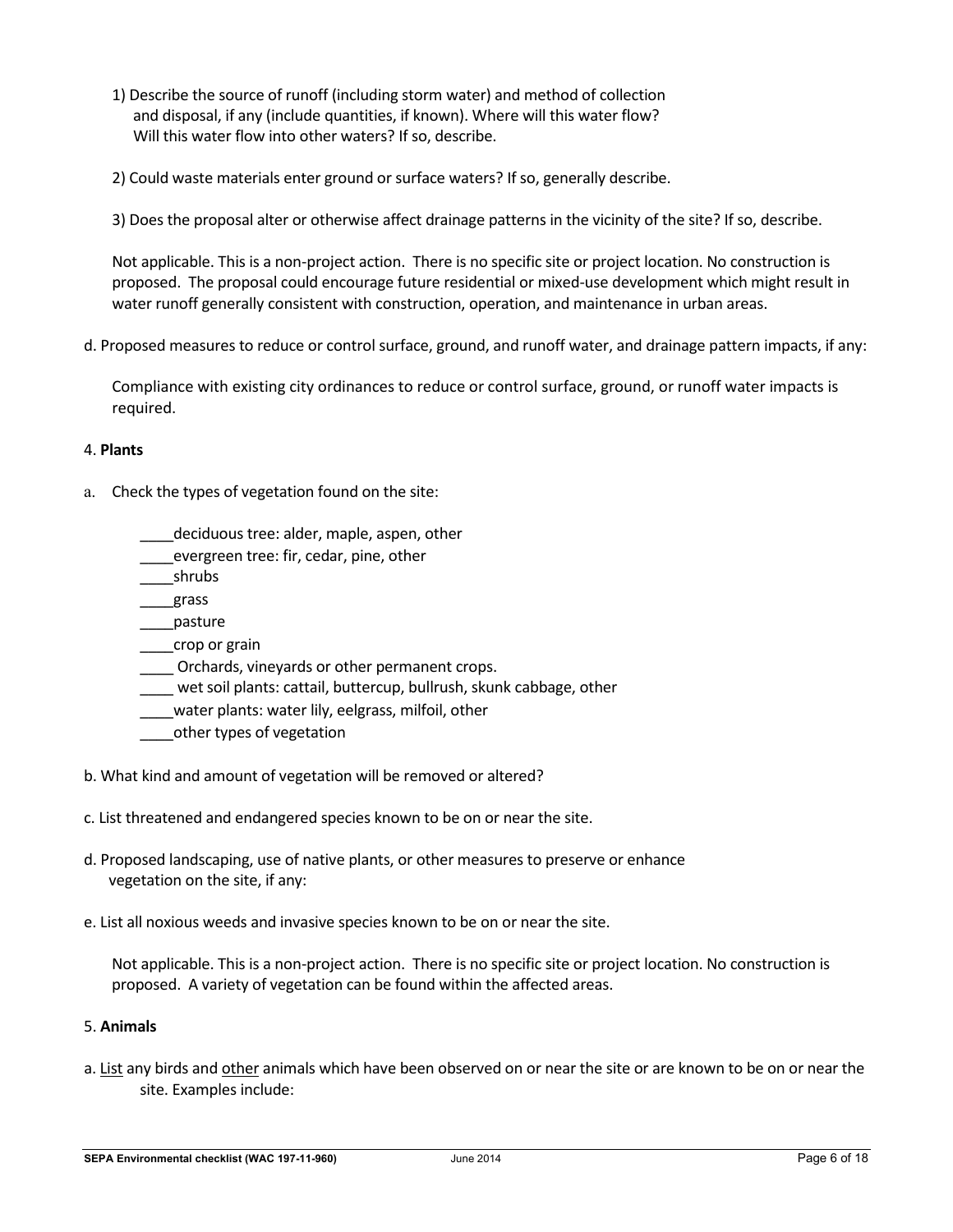birds: hawk, heron, eagle, songbirds, other: mammals: deer, bear, elk, beaver, other: fish: bass, salmon, trout, herring, shellfish, other \_\_\_\_\_\_\_\_

- b. List any threatened and endangered species known to be on or near the site.
- c. Is the site part of a migration route? If so, explain.
- d. Proposed measures to preserve or enhance wildlife, if any:
- e. List any invasive animal species known to be on or near the site.

Not applicable. This is a non-project action. There is no specific site or project location. No construction is proposed. A variety of animals can be found within the affected areas.

## 6. **Energy and natural resources**

- a. What kinds of energy (electric, natural gas, oil, wood stove, solar) will be used to meet the completed project's energy needs? Describe whether it will be used for heating, manufacturing, etc.
- b. Would your project affect the potential use of solar energy by adjacent properties? If so, generally describe.
- c. What kinds of energy conservation features are included in the plans of this proposal? List other proposed measures to reduce or control energy impacts, if any:

Not applicable. This is a non-project action. There is no specific site or project location. No construction is proposed. The proposal could encourage future residential or mixed-use development which might result in additional energy and natural resource use generally consistent with construction, operation, and maintenance in urban areas.

## 7. **Environmental health**

- a. Are there any environmental health hazards, including exposure to toxic chemicals, risk of fire and explosion, spill, or hazardous waste, that could occur as a result of this proposal? If so, describe.
	- 1) Describe any known or possible contamination at the site from present or past uses.
	- 2) Describe existing hazardous chemicals/conditions that might affect project development and design. This includes underground hazardous liquid and gas transmission pipelines located within the project area and in the vicinity.
	- 3) Describe any toxic or hazardous chemicals that might be stored, used, or produced during the project's development or construction, or at any time during the operating life of the project.
	- 4) Describe special emergency services that might be required.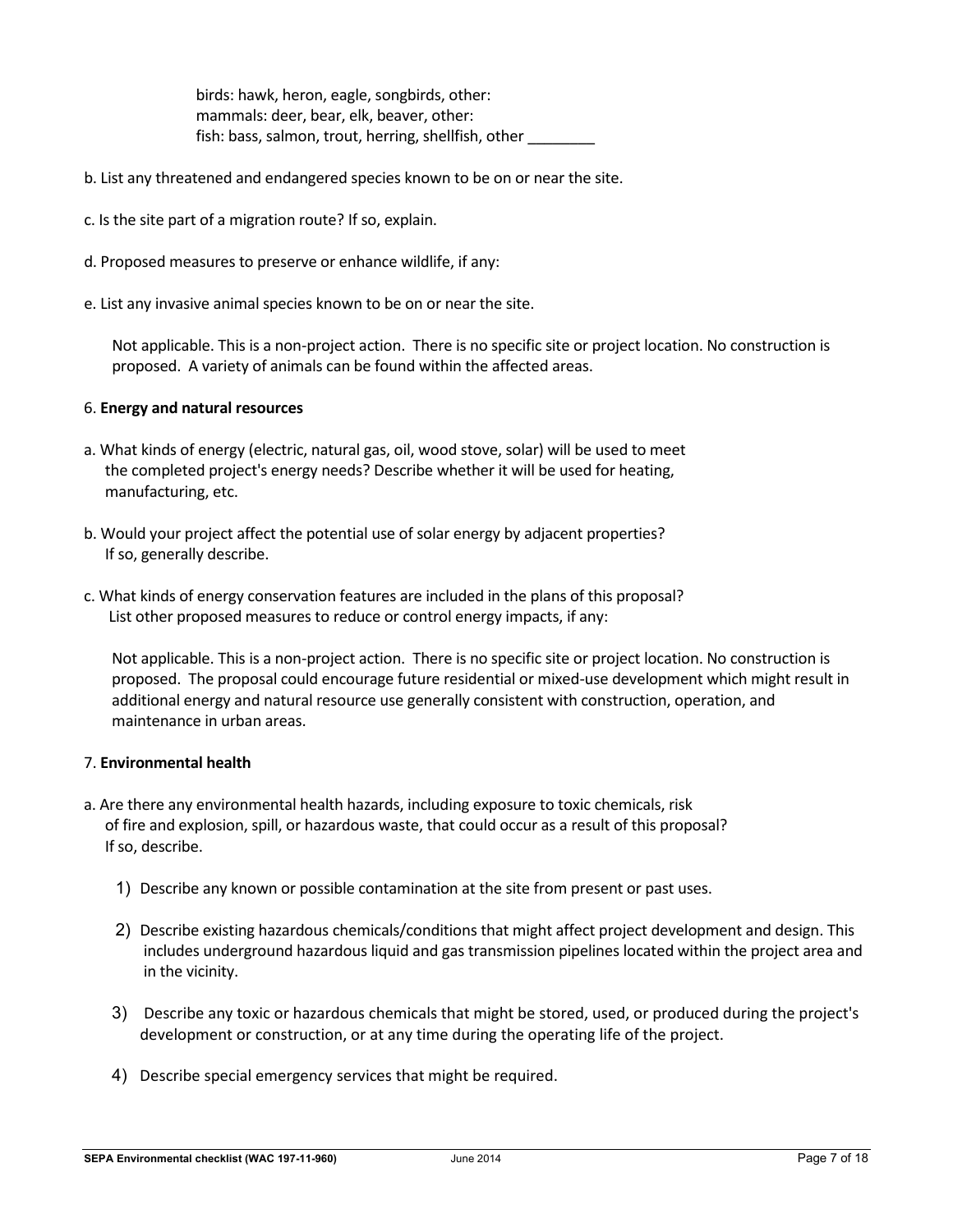5) Proposed measures to reduce or control environmental health hazards, if any:

# b. Noise

1) What types of noise exist in the area which may affect your project (for example: traffic, equipment, operation, other)?

2) What types and levels of noise would be created by or associated with the project on a short-term or a long-term basis (for example: traffic, construction, operation, other)? Indicate what hours noise would come from the site.

3) Proposed measures to reduce or control noise impacts, if any:

Not applicable. This is a non-project action. There is no specific site or project location. No construction is proposed. The proposal could encourage future residential or mixed-use development which might result in additional health hazards or noise generally consistent with construction, operation, and maintenance in urban areas.

# 8. **Land and shoreline use**

- a. What is the current use of the site and adjacent properties? Will the proposal affect current land uses on nearby or adjacent properties? If so, describe.
- b. Has the project site been used as working farmlands or working forest lands? If so, describe. How much agricultural or forest land of long-term commercial significance will be converted to other uses as a result of the proposal, if any? If resource lands have not been designated, how many acres in farmland or forest land tax status will be converted to nonfarm or nonforest use? Will the proposal affect or be affected by surrounding working farm or forest land normal business operations, such as oversize equipment access, the application of pesticides, tilling, and harvesting? If so, how:
- c. Describe any structures on the site.
- d. Will any structures be demolished? If so, what?
- e. What is the current zoning classification of the site?
- f. What is the current comprehensive plan designation of the site?
- g. If applicable, what is the current shoreline master program designation of the site?
- h. Has any part of the site been classified as a critical area by the city or county? If so, specify.
- i. Approximately how many people would reside or work in the completed project?
- j. Approximately how many people would the completed project displace?
- k. Proposed measures to avoid or reduce displacement impacts, if any: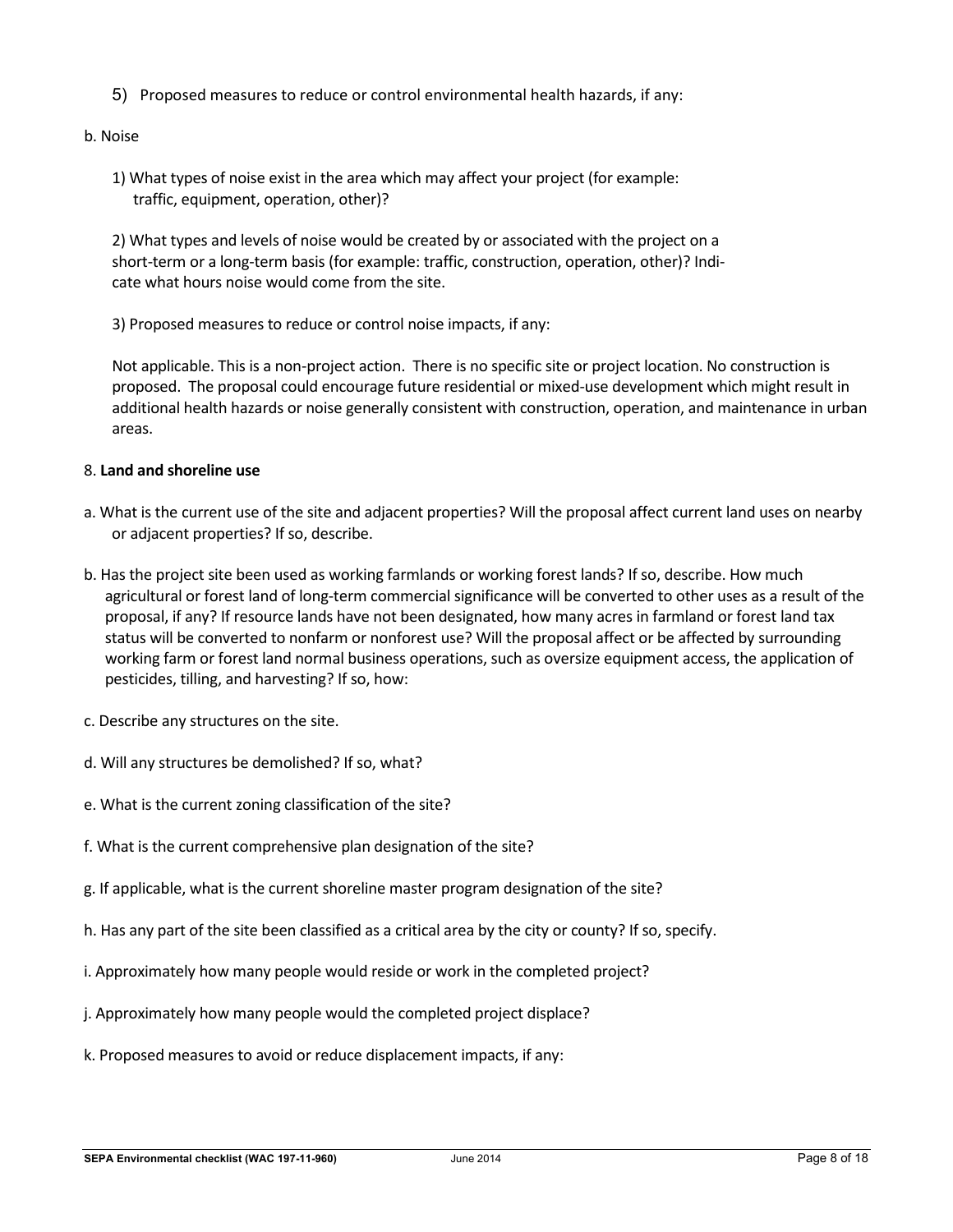- L. Proposed measures to ensure the proposal is compatible with existing and projected land uses and plans, if any:
- m. Proposed measures to ensure the proposal is compatible with nearby agricultural and forest lands of long-term commercial significance, if any:

Not applicable. This is a non-project action. There is no specific site or project location. No construction is proposed. The affected area currently contains DMR/C 145/75, DMR/R 145/65, DMR/C 280/125, and DMR/R 280/65 zones and is located in the Downtown Urban Center. A small portion of the affected area is located in the Urban Harborfront shoreline environment. Advisory mapping generated by the City suggest the affected area may contain some steep slope and liquefaction prone areas. It is a highly urbanized environment consisting of residential, office, retail, institution, park, and other uses.

The proposal could encourage future residential or mixed-use development which might result in the demolition of existing structures.

Compliance with existing city ordinances on zoning and tenant relocation assistance is required.

## 9. **Housing**

- a. Approximately how many units would be provided, if any? Indicate whether high, middle, or low-income housing.
- b. Approximately how many units, if any, would be eliminated? Indicate whether high, middle, or low-income housing.
- c. Proposed measures to reduce or control housing impacts, if any:

Not applicable. This is a non-project action. There is no specific site or project location. No construction is proposed. The proposal could encourage future residential or mixed-use development which might result in the demolition of existing structures containing housing units and the creation of new units. As this is a nonproject action, it is not feasible to speculate on the number of units that might be provided or eliminated or on the cost of those units.

Compliance with existing city ordinances on housing and tenant relocation assistance is required.

#### 10. **Aesthetics**

- a. What is the tallest height of any proposed structure(s), not including antennas; what is the principal exterior building material(s) proposed?
- b. What views in the immediate vicinity would be altered or obstructed?
- c. Proposed measures to reduce or control aesthetic impacts, if any:

Not applicable. This is a non-project action. There is no specific site or project location. No construction is proposed. The affected area generally allows buildings with maximum heights of 145 or 280 feet, although the proposal would only affect buildings that are no greater than 145 feet in height. The proposal could encourage future residential or mixed-use development which might result in the alteration or obstruction of existing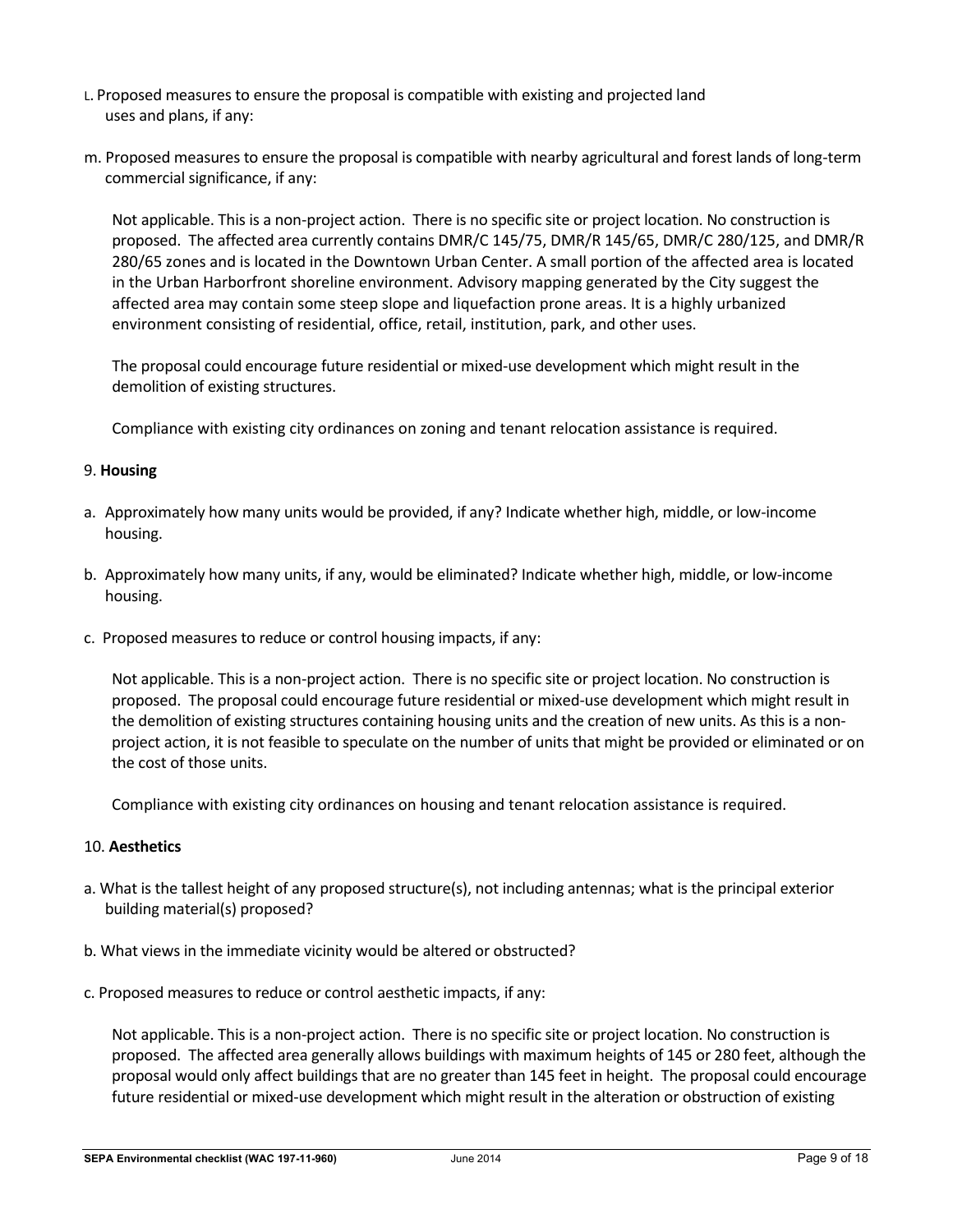views and the creation of new views. The proposal could also change the massing of future buildings slightly to allow more rectilinear forms which may change their aesthetics.

Compliance with existing city ordinances on zoning and design review is required.

## 11. **Light and glare**

- a. What type of light or glare will the proposal produce? What time of day would it mainly occur?
- b. Could light or glare from the finished project be a safety hazard or interfere with views?
- c. What existing off-site sources of light or glare may affect your proposal?
- d. Proposed measures to reduce or control light and glare impacts, if any:

Not applicable. This is a non-project action. There is no specific site or project location. No construction is proposed. The proposal could encourage future residential or mixed-use development which might result in the light and glare generally consistent with the construction, operation, and maintenance of buildings in urban areas. The proposal could also change the massing of future buildings slightly to allow more rectilinear forms which might increase or decrease the amount of shading that occurs in different areas.

Compliance with existing city ordinances on construction and design review is required.

## 12. **Recreation**

- a. What designated and informal recreational opportunities are in the immediate vicinity?
- b. Would the proposed project displace any existing recreational uses? If so, describe.
- c. Proposed measures to reduce or control impacts on recreation, including recreation opportunities to be provided by the project or applicant, if any:

Not applicable. This is a non-project action. There is no specific site or project location. No construction is proposed. The proposal could encourage future residential or mixed-use development which might result in the removal or creation of recreational opportunities generally consistent with the construction, operation, and maintenance of buildings in urban areas.

Compliance with existing city ordinances on amenity areas is required.

#### 13. **Historic and cultural preservation**

- a. Are there any buildings, structures, or sites, located on or near the site that are over 45 years old listed in or eligible for listing in national, state, or local preservation registers located on or near the site? If so, specifically describe.
- b. Are there any landmarks, features, or other evidence of Indian or historic use or occupation? This may include human burials or old cemeteries. Are there any material evidence, artifacts, or areas of cultural importance on or near the site? Please list any professional studies conducted at the site to identify such resources.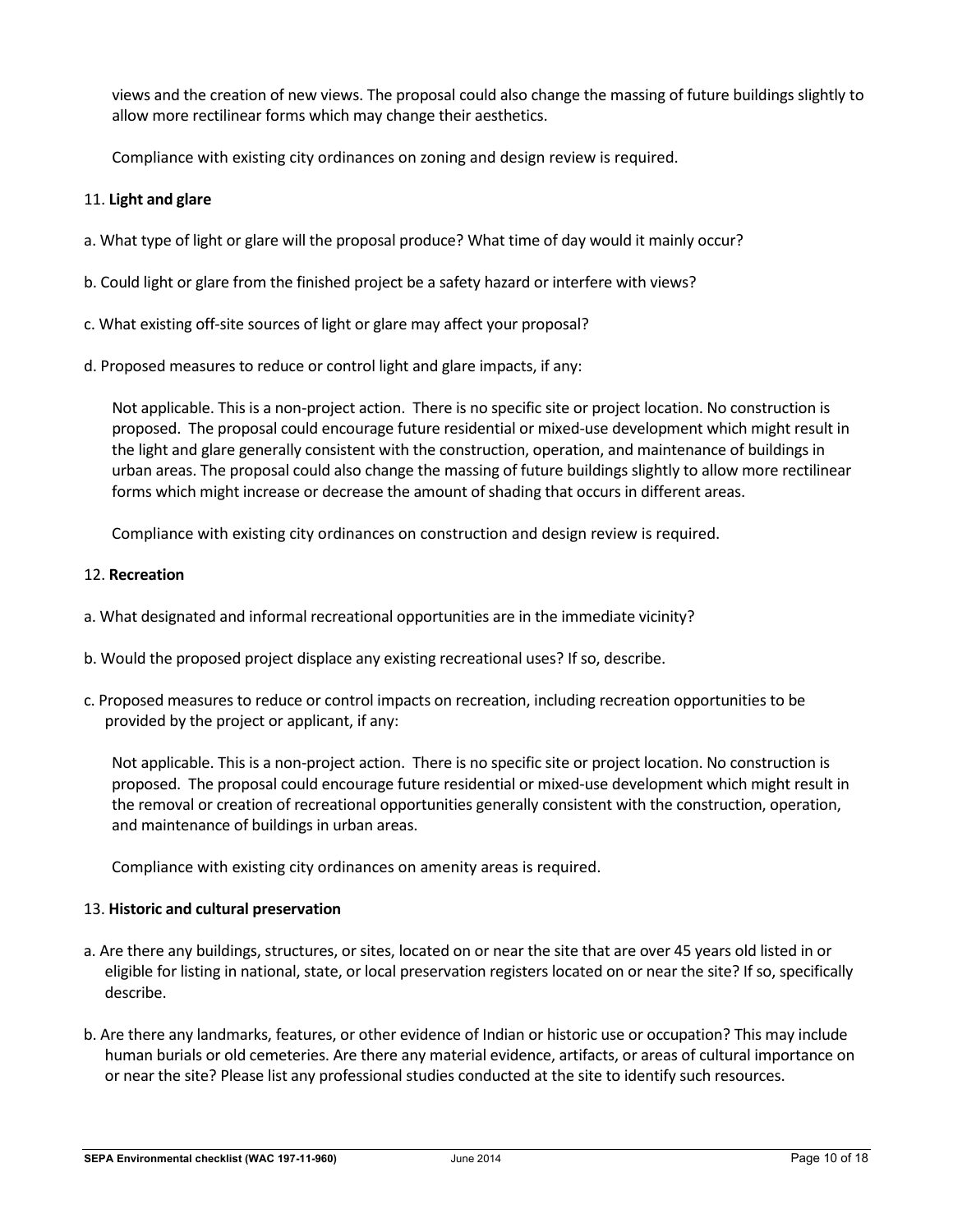- c. Describe the methods used to assess the potential impacts to cultural and historic resources on or near the project site. Examples include consultation with tribes and the department of archeology and historic preservation, archaeological surveys, historic maps, GIS data, etc.
- d. Proposed measures to avoid, minimize, or compensate for loss, changes to, and disturbance to resources. Please include plans for the above and any permits that may be required.

Not applicable. This is a non-project action. There is no specific site or project location. No construction is proposed. The affected area includes multiple historic structures including: Tillicum Place, Seattle Monorail, Fire Station #2, Franklin Apartments, Windham Apartments, Seattle Labor Temple, New Pacific Apartments, and the Belltown Cottages. The affected area abuts the Downtown Waterfront which is an area that is known to have been historically occupied by Indians. This data was assessed through City of Seattle GIS data.

Compliance with existing city ordinances on historic resources is required.

## 14. **Transportation**

- a. Identify public streets and highways serving the site or affected geographic area and describe proposed access to the existing street system. Show on site plans, if any.
- b. Is the site or affected geographic area currently served by public transit? If so, generally describe. If not, what is the approximate distance to the nearest transit stop?
- c. How many additional parking spaces would the completed project or non-project proposal have? How many would the project or proposal eliminate?
- d. Will the proposal require any new or improvements to existing roads, streets, pedestrian, bicycle or state transportation facilities, not including driveways? If so, generally describe (indicate whether public or private).
- e. Will the project or proposal use (or occur in the immediate vicinity of) water, rail, or air transportation? If so, generally describe.
- f. How many vehicular trips per day would be generated by the completed project or proposal? If known, indicate when peak volumes would occur and what percentage of the volume would be trucks (such as commercial and nonpassenger vehicles). What data or transportation models were used to make these estimates?
- g. Will the proposal interfere with, affect or be affected by the movement of agricultural and forest products on roads or streets in the area? If so, generally describe.
- h. Proposed measures to reduce or control transportation impacts, if any:

Not applicable. This is a non-project action. There is no specific site or project location. No construction is proposed. The affected area contains and is adjacent to numerous public streets and transit routes. The proposal could encourage future residential or mixed-use development which might result in additional vehicular trips, the removal or creation of additional parking spaces, and impacts to existing infrastructure as generally consistent with the construction, operation, and maintenance of buildings in urban areas.

Compliance with existing city ordinances on parking and transportation infrastructure is required.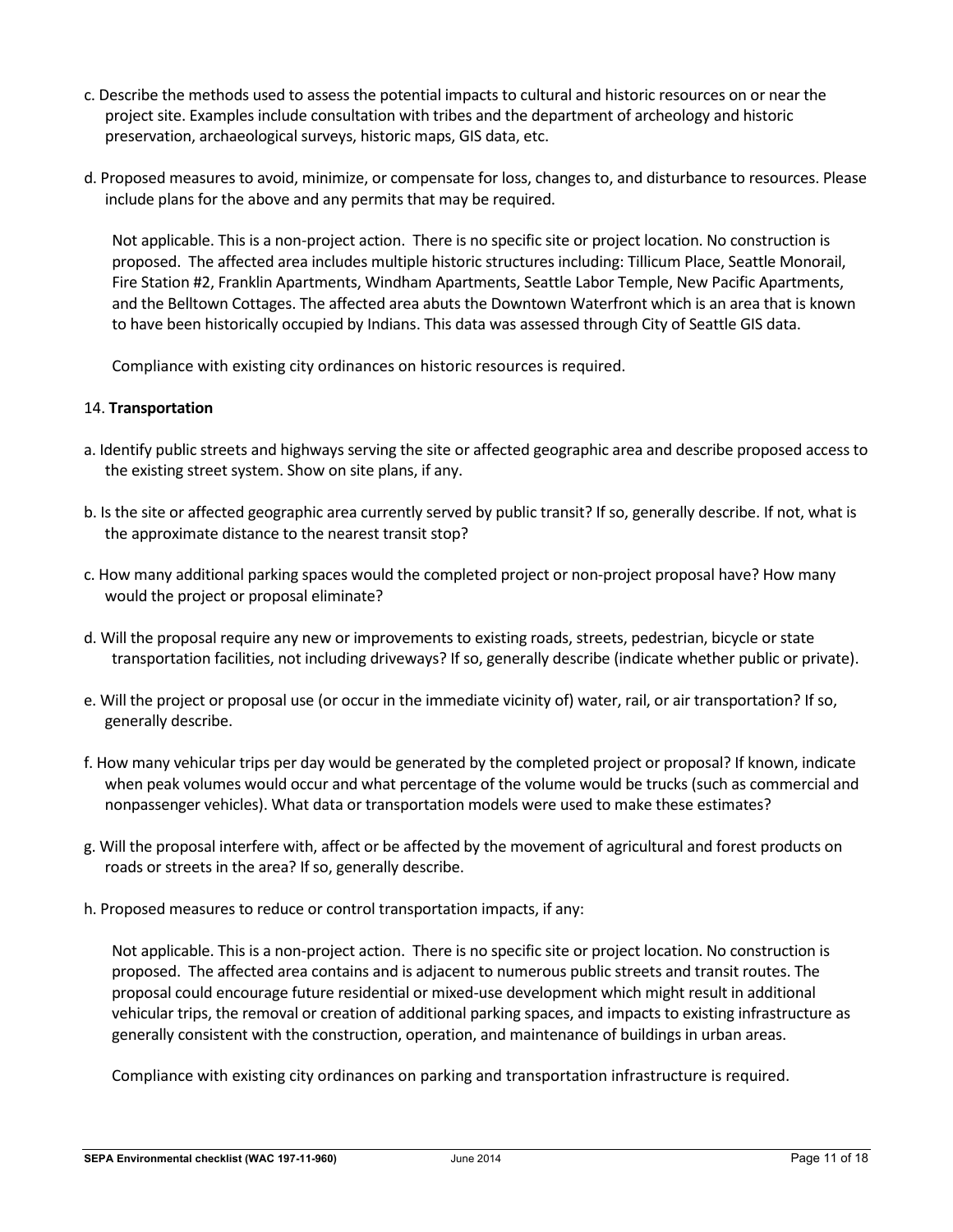## 15. **Public services**

- a. Would the project result in an increased need for public services (for example: fire protection, police protection, public transit, health care, schools, other)? If so, generally describe.
- b. Proposed measures to reduce or control direct impacts on public services, if any.

Not applicable. This is a non-project action. There is no specific site or project location. No construction is proposed. The proposal could encourage future residential or mixed-use development which might result in additional need for public services. The proposal could also include a requirement to include affordable housing.

## 16. **Utilities**

- a. Circle utilities currently available at the site: electricity, natural gas, water, refuse service, telephone, sanitary sewer, septic system, other \_\_\_\_\_\_\_\_\_\_\_
- b. Describe the utilities that are proposed for the project, the utility providing the service, and the general construction activities on the site or in the immediate vicinity which might be needed.

Not applicable. This is a non-project action. There is no specific site or project location. No construction is proposed. The affected area has access to a variety of utility services.

# **C. Signature**

The above answers are true and complete to the best of my knowledge. I understand that the lead agency is relying on them to make its decision.

| Signature:                        | on file                                    |
|-----------------------------------|--------------------------------------------|
| Name of signee:                   | <b>Brennon Staley</b>                      |
| Position and Agency/Organization: | <b>Strategic Advisor</b>                   |
|                                   | City of Seattle                            |
|                                   | Office of Planning & Community Development |
| Date Submitted:                   | 12/30/2019                                 |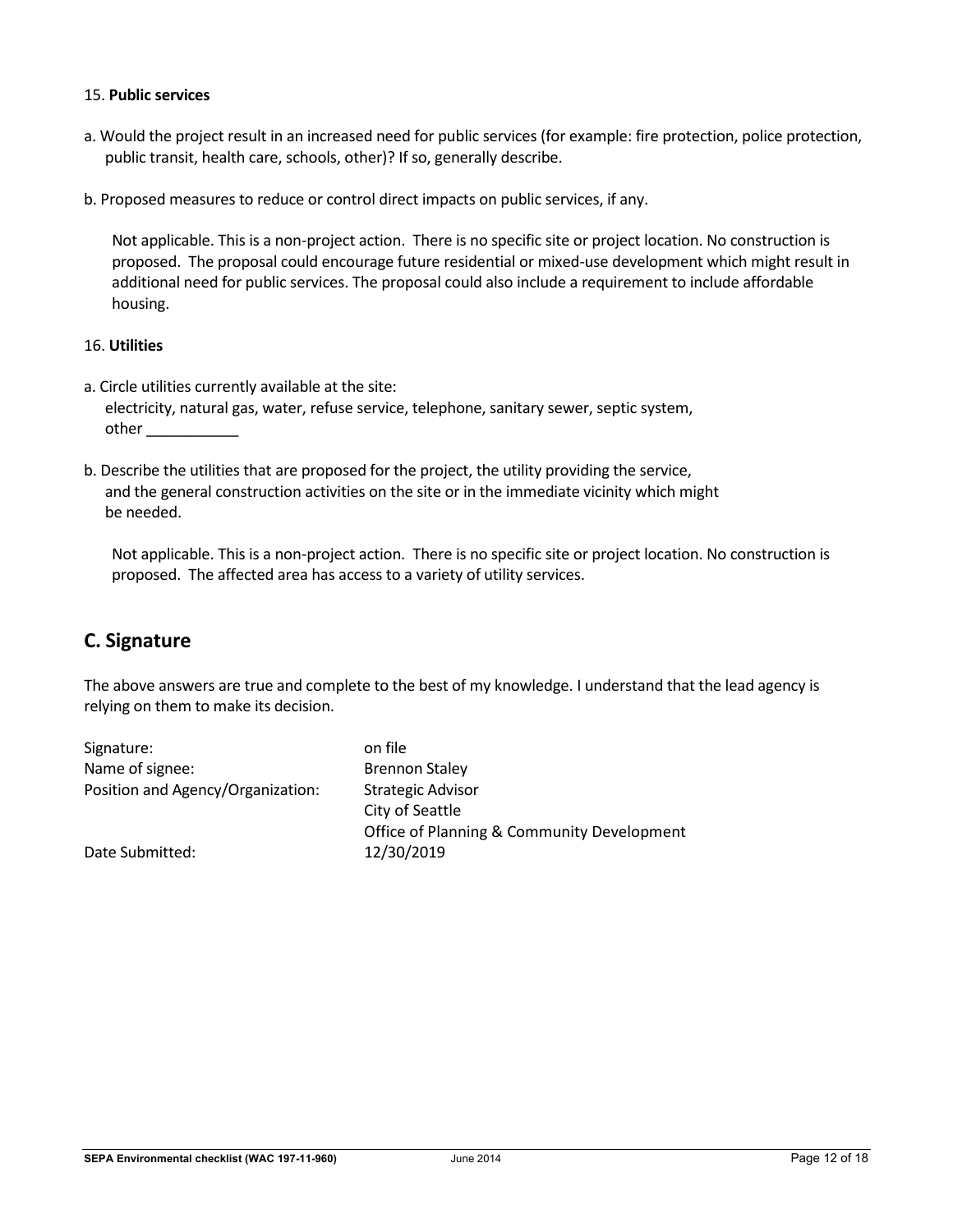# **D. Supplemental sheet for nonproject actions**

# 1. **How would the proposal be likely to increase discharge to water; emissions to air; production, storage, or release of toxic or hazardous substances; or production of noise?**

Overall, this non-project proposal would not result in any direct impacts to water, air, toxic or hazardous substances, or noise because it does not directly propose development. In terms of its effects upon future possible development, the proposed changes to development standards could slightly increase development potential in Downtown by authorizing zoning and regulatory changes that would make potential development more feasible and slightly increase the amount of development capacity on small lots. The increment of additional future development that could occur if added development capacity is used could generate minor adverse impacts commonly associated with development in urban areas, such as emissions from automobile trips and heating in new buildings, and incidental contributions to environmental noise and stormwater runoff. The increment of difference in impacts, compared to development under today's regulations, would be only that amount attributable to the buildings being incrementally more feasible or bigger.

Construction activities associated with the increment of additional future development are not likely to generate substantially different adverse impacts on water or air quality under the proposed zoning changes. The proposed changes in lot coverage and setback requirements would allow for incremental increases in building intensity, scale, and duration of construction activity for a given development project, but these would make only a minor difference in the total potential for emissions to air, noise and release of toxic or hazardous substances. Any development or redevelopment will have to comply with City regulations for management of stormwater runoff and other construction practices and requirements.

Any incremental increase in greenhouse gas emissions resulting from additional development in the Downtown could be offset at least partially by reductions in commuting over future buildings' lifetimes as more residents and employees would be able to live and work in these centrally located urban centers. It is not possible to reliably quantify these offsetting factors for comparative purposes, but they would factor into estimations of the net change in greenhouse gas emissions resulting from this proposal.

Proposed measures to avoid or reduce such increases are: None proposed.

# 2. **How would the proposal be likely to affect plants, animals, fish, or marine life?**

The Downtown Urban Center is highly urbanized and central portions of Seattle. There are vegetated portions of properties intermittently present within these areas, and various wildlife habituated to urban areas, such as squirrels and birds, are present. To the extent these areas also include urbanized shoreline areas (Puget Sound, Lake Union), these also provide habitat value for birds, fish and other marine life. This non-project proposal would result in no direct impacts to plants, animals, fish, or marine life because it does not directly propose development. The proposal could indirectly affect the potential for impacts to plants, animals, fish, or marine life because additional development resulting from the increase in development capacity in Downtown might slightly affect these habitats. The nature of such adverse impacts from different levels of future development could relate to factors such as higher buildings affecting birds' use of the area, or adding slightly to traffic related deposits of pollutants on local streets, or theoretically leading to higher stormwater flows ultimately released from the affected properties. However, the actual potential for these theorized differences could be affected by the nature of drainage controls and similar features on development sites, which could essentially neutralize or minimize the potential for greater adverse impacts. Similarly, while deposition of pollutants on local streets from traffic could lead to incrementally worsened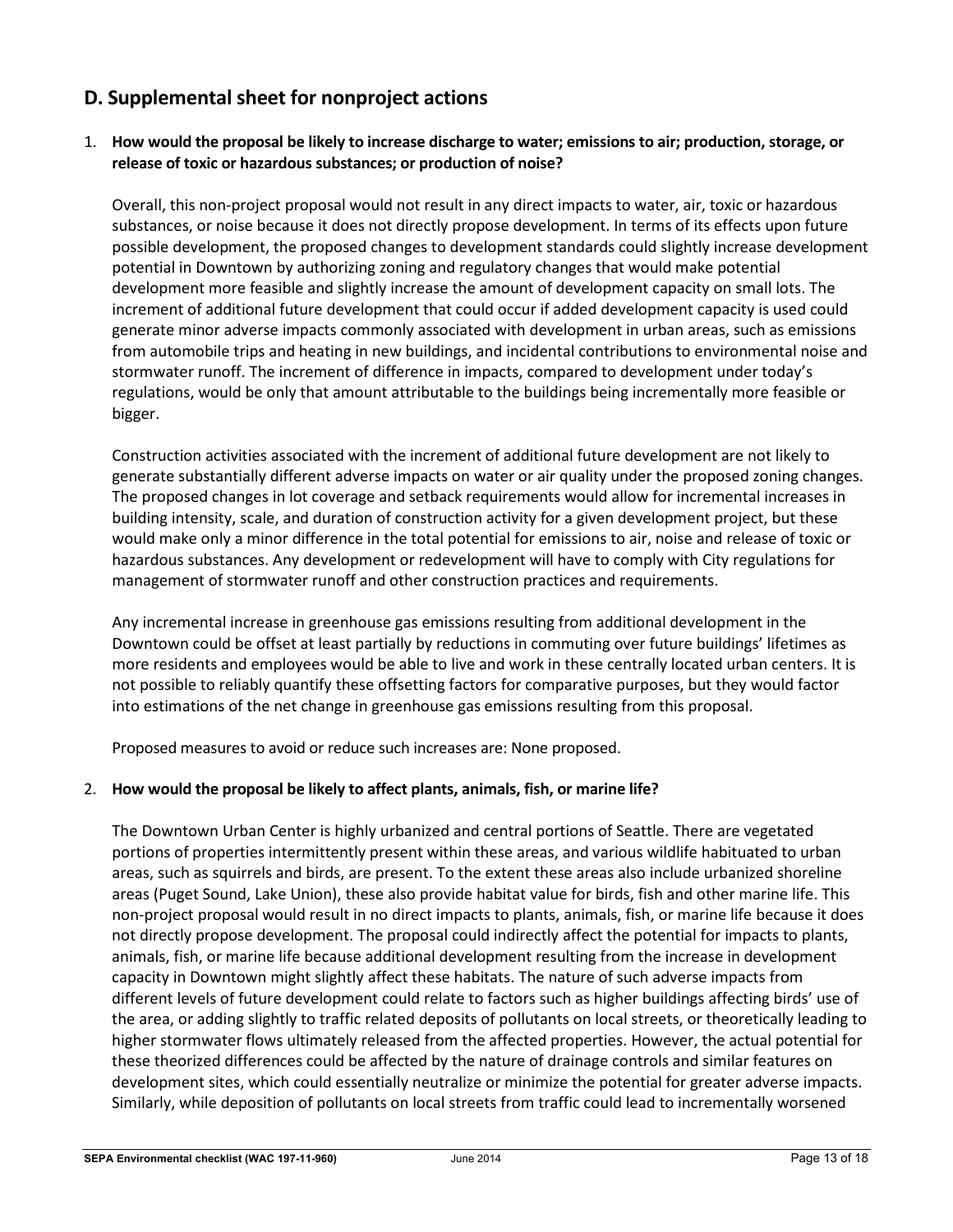water quality in marine areas, it is also possible that long-term trends toward greater mass transit use could lead to future conditions where automobile traffic per capita generated by area residents or employees could be held in check or even reduced.

Proposed measures to protect or conserve plants, animals, fish, or marine life are: None proposed.

# 3. **How would the proposal be likely to deplete energy or natural resources?**

The proposed changes would result in no direct negative impacts to energy or natural resources because it does not directly propose development. The proposed additional development capacity could result in incrementally larger residential buildings that, in some cases, could result in incrementally higher energy use for a particular project. The differential levels of impacts given potential increments in future development would be small. New buildings will continue to be required to comply with the Seattle Energy Code and other standards for energy efficiency. Additionally, to the extent that additional development capacity results in an increase in the number of housing units and commercial floor area in Downtown, the proposal may in certain cases reduce demand for energy and natural resources by increasing residential and commercial density in an area with frequent transit service and a mix of land uses, increasing the likelihood that people will walk and use transit for work and other daily trips.

Proposed measures to protect or conserve energy and natural resources are: None proposed.

# 4. **How would the proposal be likely to use or affect environmentally sensitive areas or areas designated (or eligible or under study) for governmental protection, such as parks, wilderness, wild and scenic rivers, threatened or endangered species habitat, historic or cultural sites, wetlands, floodplains, or prime farmlands?**

The proposed zoning changes would not affect the types of construction or uses allowed in Downtown and would only incrementally increase the potential size of future development on a range of redevelopable properties. The proposal would also not alter existing regulations for development in environmentally critical areas contained in Chapter 25.09 of the Seattle Municipal Code, which includes regulations for wetlands and flood-prone areas. There are no wilderness areas, wild and scenic rivers, threatened or endangered species habitat, or prime farmlands in the area where the proposal would apply. However, it is noted that species such as bald eagles and salmon are known to inhabit the general vicinities near the affected area, which adds a degree of interest in preserving water quality from degradation.

There are no historic districts in the projects area. This proposal would not modify existing protections for historic landmarks. Known existing historic landmarks would not be substantially more likely to be developed under this proposal. Potential landmarks, which have been inventoried by the City, could in some case be redeveloped, but would first be evaluated in order to determine whether they should receive a landmark designation.

The location of sites containing archaeological and cultural resources are not known, but might be present in portions of this study area in or near current or historic shoreline areas. The proposal would not modify existing protections for these resources and is not likely to substantially increase the number of sites that would be redeveloped. Rather, it could enable future buildings that are slightly taller or bulkier than would be the case if developed under today's regulations. Future possible development projects in these areas would continue to be subject to the requirements of the Shoreline Master Program, State Environmental Policy Act (SEPA) Historic Preservation Policy and other state laws for potential historic or cultural sites, as applicable.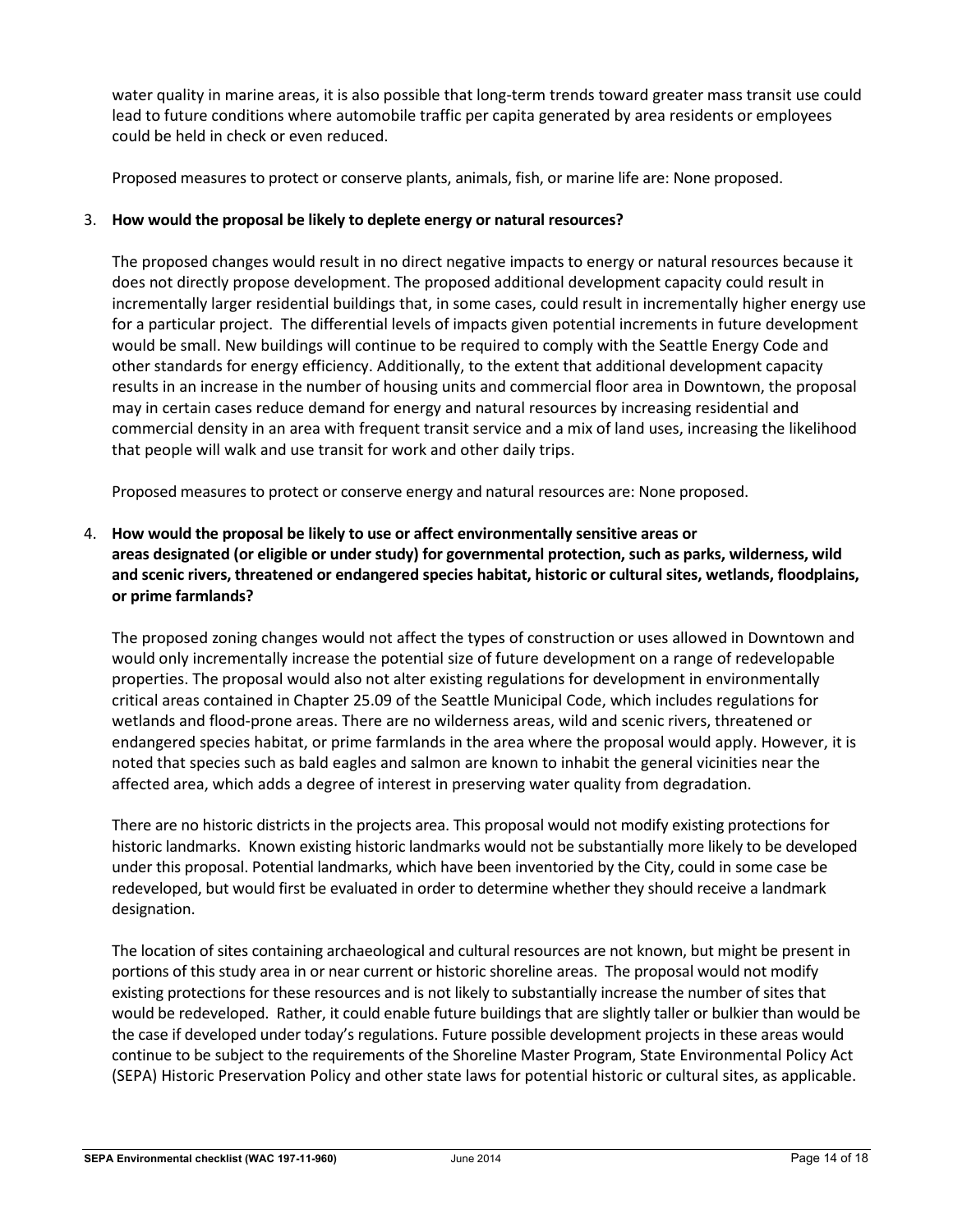Proposed measures to protect such resources or to avoid or reduce impacts are: None proposed.

# 5. **How would the proposal be likely to affect land and shoreline use, including whether it would allow or encourage land or shoreline uses incompatible with existing plans?**

The proposal would result in no direct impacts to land and shoreline use as it is a non-project action. Furthermore, the proposal would not modify the types of uses that are allowed in the affected areas. The proposal could encourage more residential or mixed-use development relative to other uses as it only applies to residential or mixed-use development. The proposal could also make an incremental difference in the massing of future development. These changes could allow slightly larger buildings than could be allowed under existing zoning due to modified lot coverage standards. Changes to lot coverage could increase potential FAR on single lots by about 0.2 and on double lots by about 0.1. The City of Seattle's Development Capacity Model identified about 13 single lots and about 11 double lots in the project are that were considered redevelopable. If all of these lots were redeveloped, the increase in lot coverage could result in an additional 31,000 square feet of housing or about additional 34 housing units.

Additionally, allowing a more rectilinear zoning envelop could encourage redevelopment by reducing the complexity of construction, supporting modular or panelized construction, or reducing small upper-story floor plates. While there have been multiple examples of recent redevelopment of double lot parcels in this area, there has not been many examples of redevelopment on single lot parcels. If all 13 single lot parcels were to redevelop, it could result in as much of 980,000 square feet of new development or about 980 new housing units.

Potential changes in massing are shown in the Belltown Small Lot Development Modeling Examples document.

# **Housing**

This proposal is intended to implement new regulations that would make it easier to construct housing on small lots. New development in these zones would be required to contribute to affordable housing through Mandatory Housing Affordability requirement. Analysis contained in many documents related to this proposal as well as the Housing Appendix of the Comprehensive Plan demonstrates that there is a substantial unmet and growing need for market-rate and affordable housing in the City.

Adverse impacts on existing housing could occur if the proposal results in an increase in demolition of existing buildings in order to develop new market-rate buildings. Overall, the proposal is not likely to substantially increase demolition since it is only resulting in minor changes in development capacity on small lots. Moreover, some of the developments using the extra capacity provided under the proposal will be residential developments, and under Mandatory Housing Affordability requirements both residential and commercial developments would generate affordable housing units, which would offset or partially offset the impact of any housing units demolished through redevelopment.

#### **Use and Development Patterns**

The majority of land in area is already developed with structures which are unlikely to be redeveloped over the next 20 years. The action would primarily result in different massing for residential structures which are already the preferred use in the area.

# **Height, Bulk, and Scale**

The proposal could result in changes to the massing of future development in certain DMR zones. Overall, the height, bulk and scale of development projects allowed under this proposal would continue to be reasonably compatible with the general character of development anticipated by the goals and policies set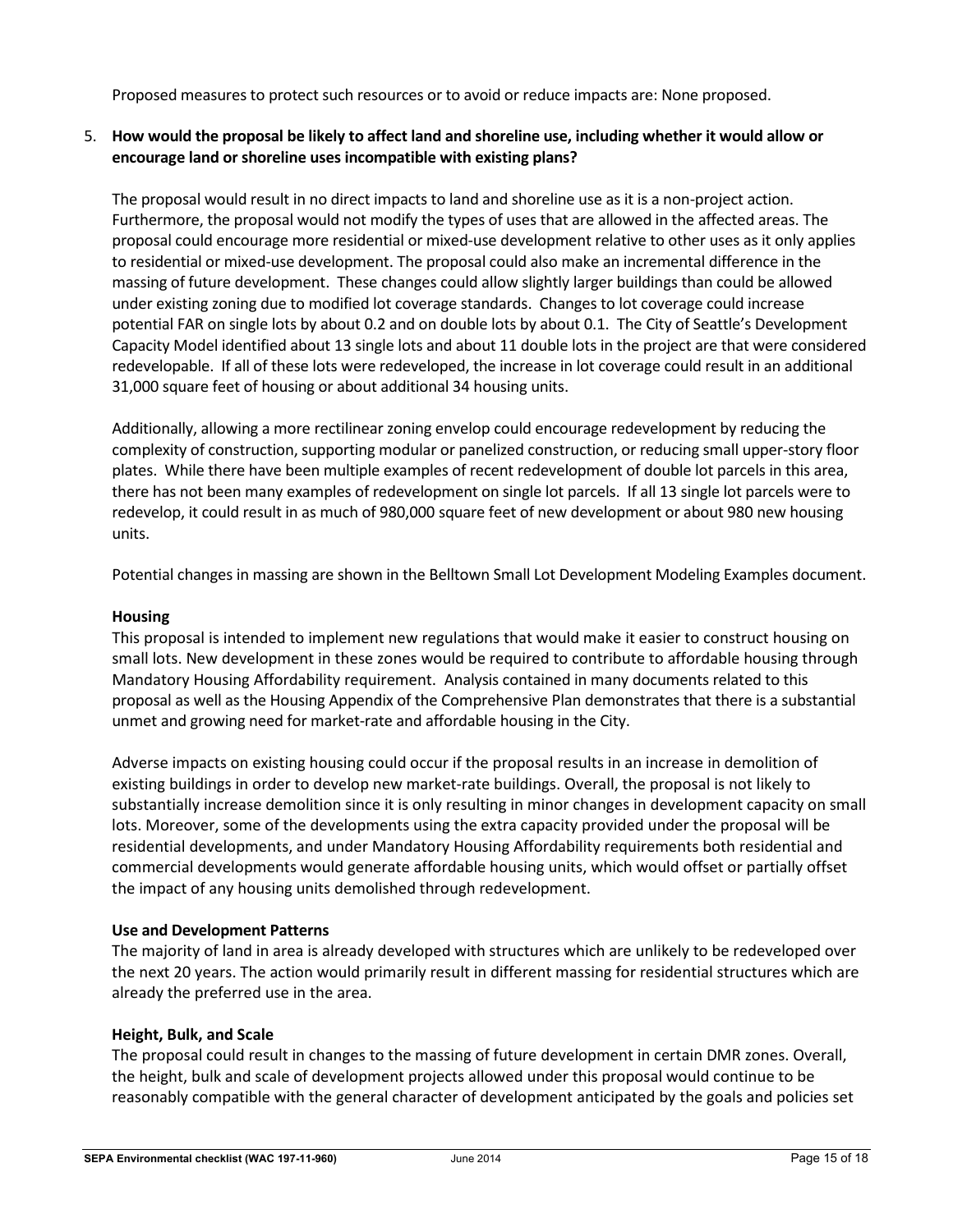forth in the Seattle Comprehensive Plan. The visual impact of reduced lot coverage and setback above 65 feet would be at least partially offset by increased coverage and setbacks between 25 and 65 feet where they would have a larger effect on pedestrians and other users of the right of way. Overall, the massing of new structures would be consistent with other development in the area and adjacent zones.

## **Public View Protection**

Impacts to public view corridors are not likely to occur as the proposal would not increase height limits and would only apply to projects with height limits of 145 feet.

## **Shadows on Open Space**

Incremental increases in the shading of public places and the right-of-way could occur as a result of the alternative massing allowed under the proposed zoning changes. Some areas that would not be shaded by a lower or narrower structure could be shaded as a result of this proposal. The shading impact of reduced lot coverage and setback above 65 feet would be at least partially offset by increased coverage and setbacks between 25 and 65 feet where they would have a larger effect on the right of way. As the proposal would only result in incrementally small changes to existing development standards, potential impacts are likely to be minor. Because buildings are already allowed to be 145 feet in height and we are not proposing to change the height limits, changes in the amount of light reaching the street would be minor.

## **Light and Glare**

The increased amount of buildings could increase the cumulative level of artificial illumination in the project area. The new buildings may potentially incorporate reflective surfaces that could on occasion create glare impacts. As the proposal would not change the materials that could be used on individual buildings, potential impacts are likely to be minor.

#### **Optional Affordable Housing Requirement**

There is an option that the final proposal could include a requirement that properties using the alternative standards must provide affordable rental units on site. This requirement would tend to reduce the overall impacts of the proposal as fewer developments would use the alternative standards due to the cost of providing affordable units on-site. It could also have minor impacts on the location and amount of affordable housing generated overall as new development would tend to use the on-site performance option of Mandatory Housing Affordability rather than the payment option. These impacts would be minor as both options are intended to generate a similar amount of affordable housing and Downtown is already a preferred area for using payment revenue.

Proposed measures to avoid or reduce shoreline and land use impacts are: production of new affordable housing through Mandatory Housing Affordability.

#### 6. **How would the proposal be likely to increase demands on transportation or public services and utilities?**

Analysis of transportation, public services, and utilities has been conducted as part of the 2035 Comprehensive Plan Update and the implementation of Mandatory Housing Affordability. This action is not expected to substantially change the range of potential outcomes considered as part of these analyses.

The City's pedestrian and bicycle network is expected to provide enough capacity for the growth projected under past actions. Moreover, the City has identified robust plans to improve the pedestrian and bicycle network through its Pedestrian Master Plan and Bicycle Master Plan. These plans are actively being implemented and are expected to continue to be implemented regardless of which land use alternative goes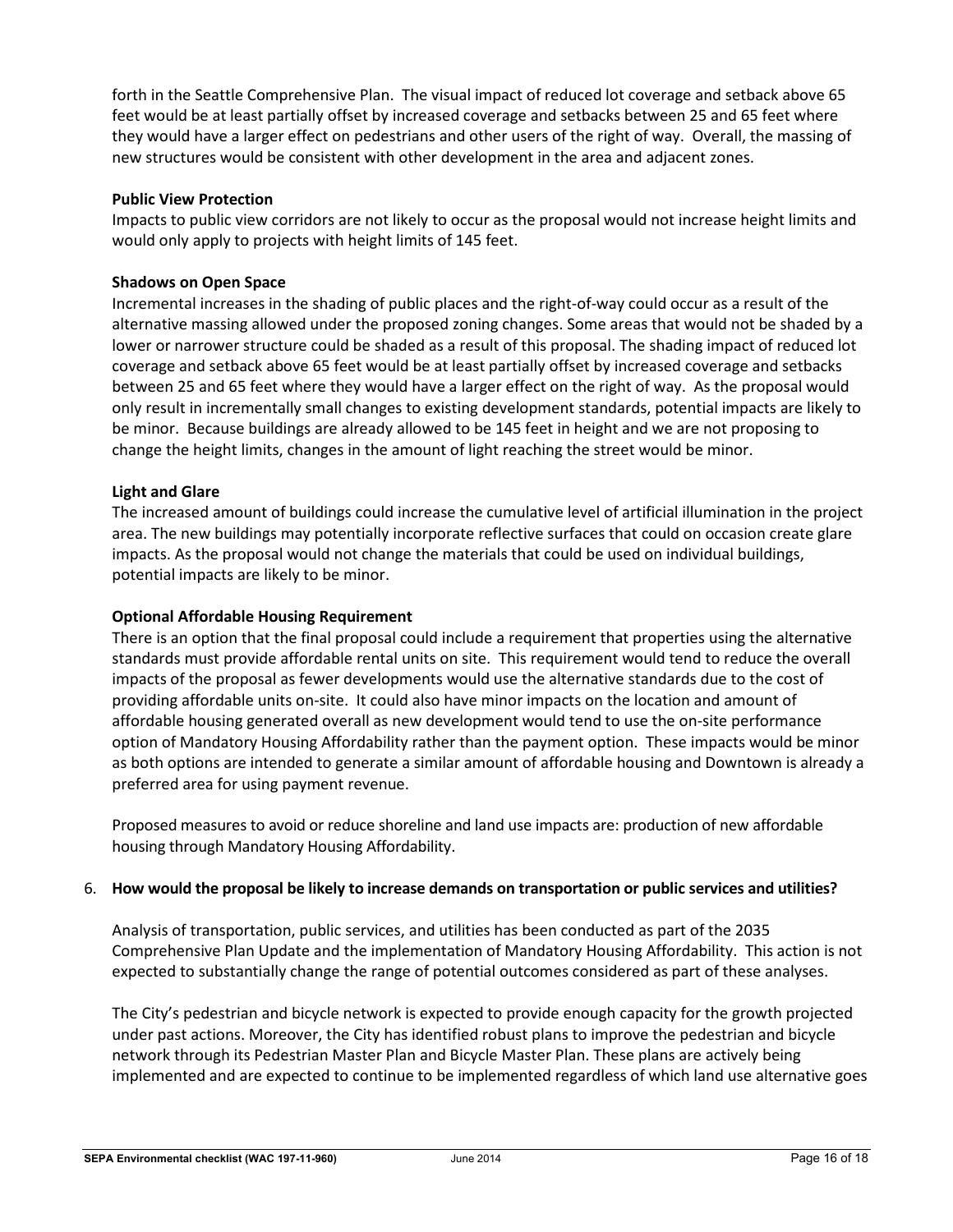forward. The pedestrian and bicycle environment is expected to provide sufficient capacity for expected growth as well as become more robust.

There are currently some locations in the study area where on-street parking demand exceeds parking supply. This proposal could increase the competition for on-street parking by allowing additional development capacity or encouraging development on small lots where it may be more difficult to accommodate off-street parking. While there may be short-term on-street parking shortages as individual developments are completed, it is expected that over the long term, parking supply and demand would reach a new equilibrium as drivers shift to other modes or to using off-street parking facilities in response to the City's ongoing on-street parking management program. The on-street parking supply is a relatively small fraction of total supply and off-street parking in downtown.

Water, sewer, drainage, and electrical utility systems are likely to be adequate to serve future demand levels. While some site-specific improvements may be needed, these improvements will be identified at the time of the future development. New development projects in this area could be required to perform analysis of development-related impacts on utility system infrastructure and, where necessary, to construct improvements that increase capacity and avoid service degradation. New development will also be required to provide storm water control and meet energy efficiency standards as required under the Drainage and Energy Codes.

Impacts to other public services, including fire and police services, parks, and schools, are also expected to be minor. Demand for fire and police services are influenced by a number factors including the number of service requests received and overall response times. While overall demand is not directly correlated with population and job growth, it is likely that additional population and job growth will result in some increase in demand for fire police services. The Police and Fire Departments regularly reassess their staff and facility needs to ensure they are appropriate given expected demand.

Similarly, school enrollment is driven by a diversity of factors that are indirectly related to population and job growth. Service and facility needs are regularly reviewed to ensure they are appropriate given expected demand. Given the small number of children currently enrolled in public school and living in the project area as well as the ability of the School District to modify enrollment boundaries to deal with small changes in enrollment, it is not expected that his proposal will substantially affect school services.

The project area is served numerous park, green street and open space features that serve current employees and residents, and is gaining more plazas and similar spaces as new development occurs. However, despite the range of available facilities, the existing inventory falls short of meeting certain aspirational goals for per capita amounts and distribution within the Downtown Urban Center. These goals are expressed by Seattle Parks and Recreation plans for the purpose of understanding relative spatial distribution and sizing needs for future possible park and open space improvements. Seattle Parks and Recreation will continue planning the implementation of improvements citywide, which may include facilities that would help address identified geographical gaps or shortfalls in recreational facilities in this affected area. It should also be noted that the City's current Comprehensive Plan (as of May 2016) expresses a conclusion that "The City currently provides a good citywide system of libraries, parks and recreation facilities which are available and accessible for use by all the City's residents…While additions to these facilities would enhance the City's quality of life, such additions are not necessary to accommodate new households." This suggests that recreational needs are not expected to be satisfied exclusively by facilities located in a person's neighborhood, which diminishes the relevance of meeting per capita and geographic distributions as the primary measure of sufficiency.

Analysis of impact potential for this proposal acknowledges the existing context that includes geographic and